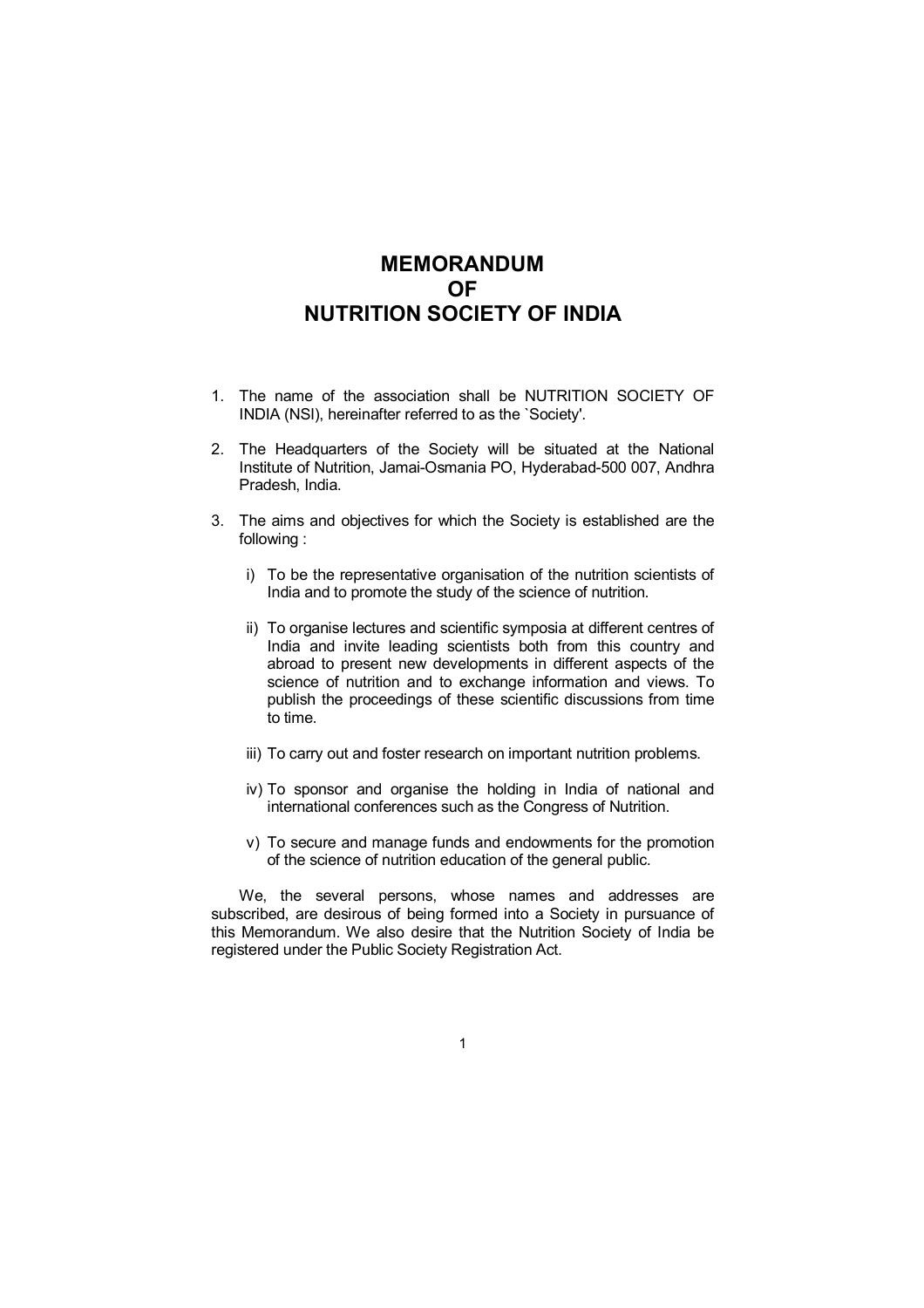## **RULES AND BYELAWS**

## **1. Membership**

Scientists engaged in the study and application of the science of human and animal nutrition are eligible to be members of the Society. Any person with a basic degree in science and arts can become a member of the Society.

A Credentials Committee consisting of the Office-Bearers of the NSI will screen and examine applications for membership and recommend for admission to the Society.

## **2. Membership fee :**

The membership fee shall be as follows:

| <b>Annual Subscription for Ordinary Members</b> | Rs. 300-00   |
|-------------------------------------------------|--------------|
| Annual Subscription for student members         | Rs. 100-00   |
| Life membership fee                             | Rs. 2,000-00 |
| Annual subscription for foreign members         | US \$ 100-00 |
| Life membership fee for foreign members         | US \$ 300-00 |

Any member whose subscription has been in default for two consecutive years will forfeit his/her membership. Such members may, however, re-enrol themselves on payment of three years subscription (current year and arrears for the previous two years). Membership will be deemed to have been renewed only from the current year.

The financial year (from April to March) will be followed for the collection of the membership fee.

Enhancement or changes in the membership fee may be made on the recommendations of the Executive Committee and approval of the Annual General Body from time to time.

## **3. General Body and Its Functions**

- a) To elect the Managing Committee (Office-Bearers).
- b) To approve the expenditure statement of previous year and pass the budget for the coming year.
- c) To approve the report of the activities of the Society.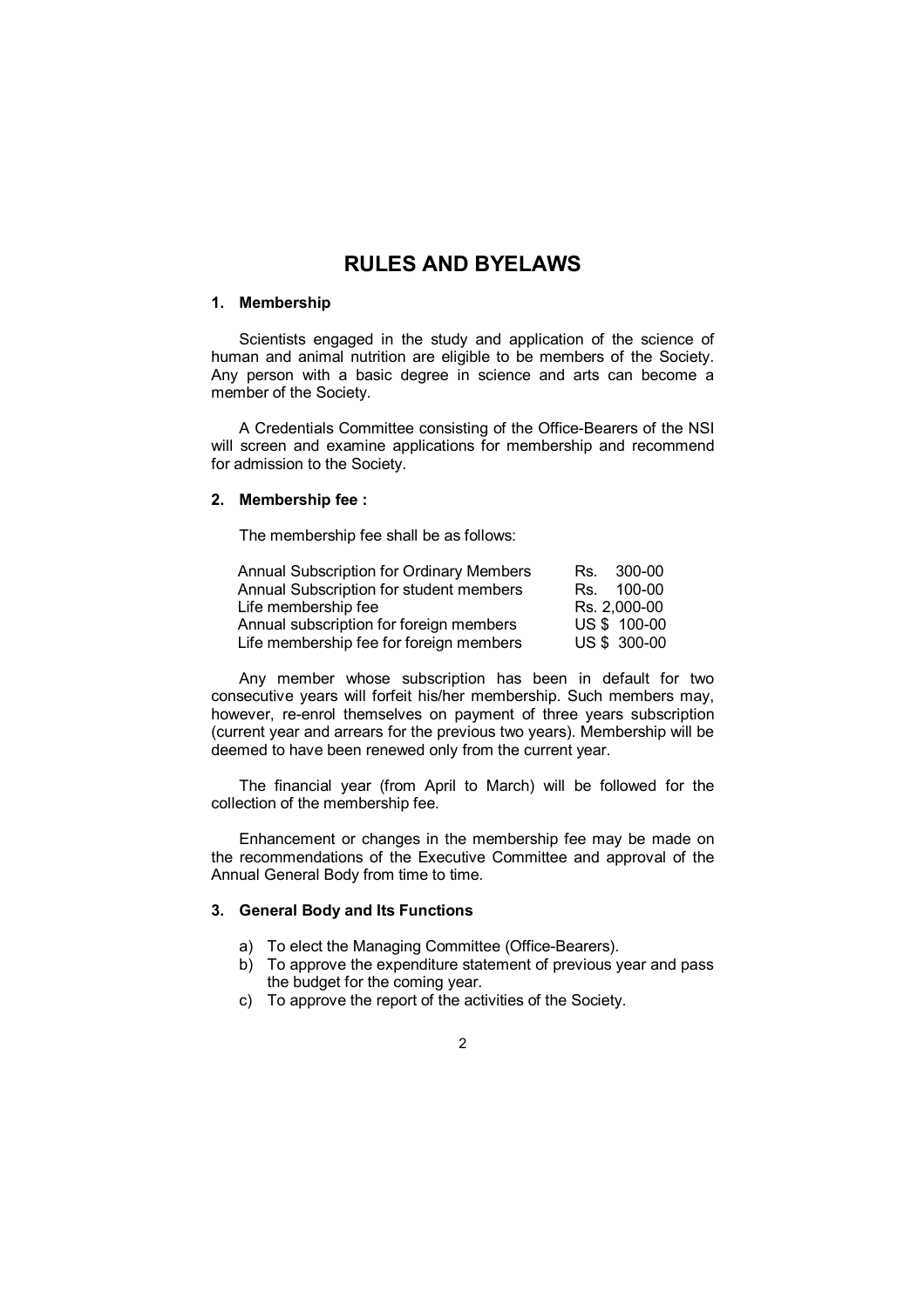- d) The General Body shall meet in the last quarter of every year.
- e) The quorum for the general body shall be 30 members.

### **4. Executive Body**

- (a) There will be an Executive Committee consisting of not more than 26 members to manage the working of the Society. This shall include the following Office-Bearers :
	- i) President
	- ii) Two Vice-Presidents, one of whom should be a resident of Hyderabad where the headquarters of the Society is located.
	- iii) Secretary
	- iv) Joint Secretary
	- Either the Secretary or Joint Secretary should be from Hyderabad.
	- v) Treasurer.
- (b) The Founder-President of the Society shall be a permanent exofficio member of the Executive Committee.
- (c) Since the Headquarters of the Society is located at the National Institute of Nutrition, the Director of the Institute shall be an Ex-Officio Member of the Executive Committee.
- (d) Persons holding the highest positions in the International Organizations like IUNS may also be appointed as Ex-Officio Members of the Executive Committee.
- (e) The Executive Committee including the President, Vice-Presidents, Secretary, Joint Secretary and Treasurer will be elected once in two years by a general body meeting of the members of the Society convened for this purpose. The Immediate Past-President shall continue to be a member of the Executive Committee till such time that the successor President assumes his office.
- (f) The out-going Executive Committee will consider the nominations received for the new Executive Committee and submit the final nominations to the General Body for election at the Annual Meeting.
- (g) The President is empowered to nominate three members to the Executive Committee, when needed.
- (h) The President shall call for and preside over the Executive Committee and General Body Meetings. The Secretary will maintain the minutes of the meeting and organise the activities of the Society in consultation with the President.
	- 3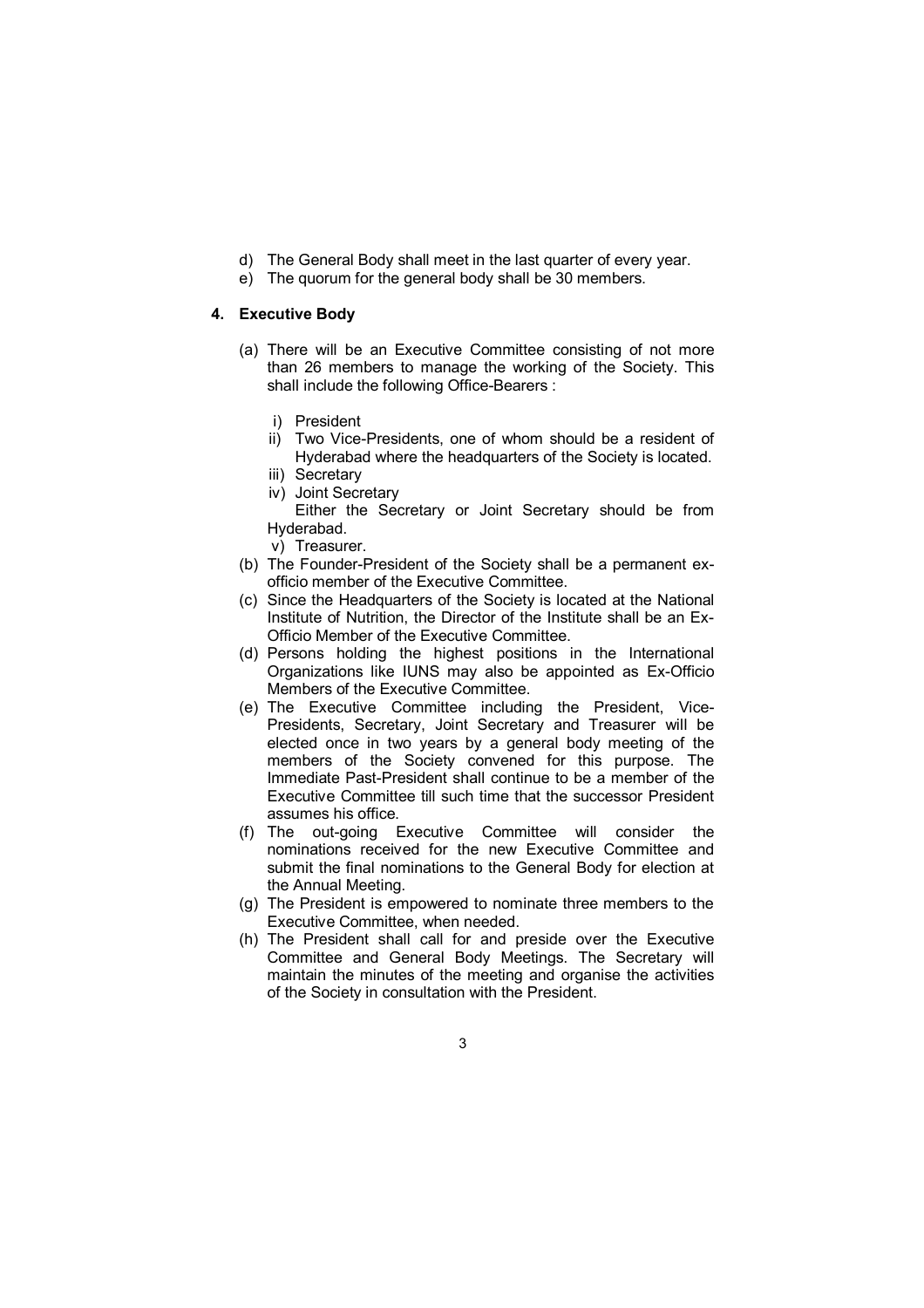- (g) The quorum for the Executive Committee meeting shall be four members of the Executive Committee.
- (h) The Convenors of different local chapters will be appointed by the Executive Committee. The term of Convenors shall be for two years. They will be eligible for reappointment.
- (i) All the office-bearers of the Executive Body are eligible for reelection to the same post consequently only for one more term. However, re-election to the same post may be sought after a minimum lapse of one term also. The President is eligible for reelection only for one more term.

5. In the absence of the President at a meeting officially called by the President, one of the Vice-Presidents will conduct the meeting. In the absence of the President and the Vice-Presidents, one of the Committee members may be elected to conduct that meeting.

6. The President in consultation with the Secretary shall decide on the date and place of the General Body and Executive Committee meetings and agenda of business for discussion at such meetings. Members should communicate their suggestions to the Secretary.

7. Proposals for consideration of the General Body shall be communicated (3 months) in advance to the Secretary/Joint Secretary who shall, after consulting the Executive Body, place them before the General Body. The General Body may accept such proposals by majority. Every member shall have one vote and in case of a tie, the President shall have a second casting vote.

8. In the event of the resignation or death of any member of the Executive Committee, another member may be co-opted by the Executive Committee to fill the vacancy. Such a co-opted member will hold office till the next General Body Meeting. His continuation as a member of the Executive Committee shall be subject to his election at such a meeting.

9. The Executive Committee shall have the powers to collect, invest and expend the funds on behalf of the Society. The Executive Committee can authorise two of its members, one of whom will be the Treasurer, to open, operate and deal with bank accounts on behalf of the Society. The funds shall be spent only for the attainment of the objectives of the Society, and no portion thereof shall be paid or transferred directly or indirectly to any of its members through any means. The Secretary or in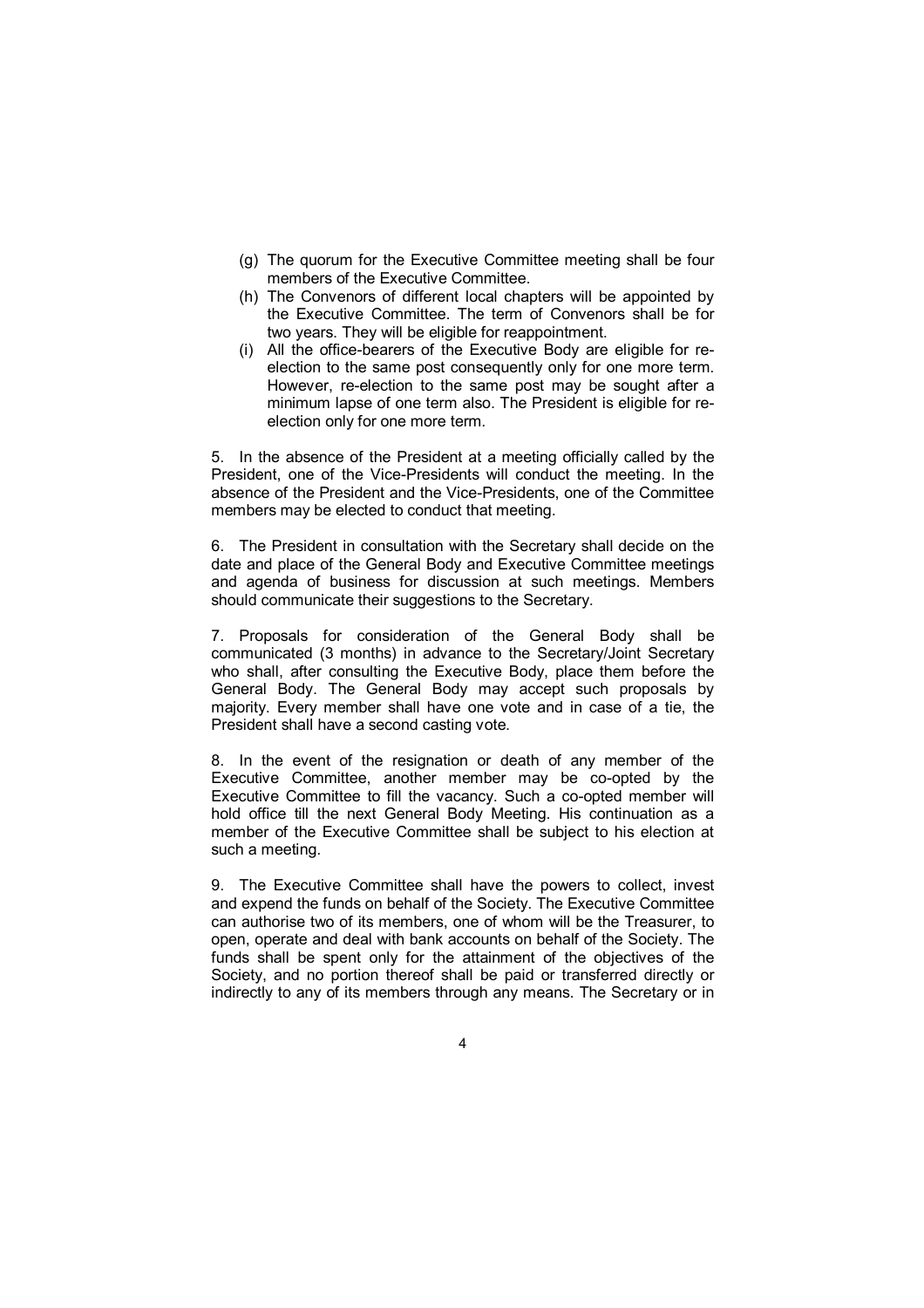his/her absence, the Joint Secretary will have the power to spend funds upto Rs.5,000/- (if necessary upto Rs.10,000/-) at any one time, on behalf of the Society.

10. The State Bank of India, Secunderabad and State Bank of Hyderabad, Lallaguda Branch, shall be the bankers for the Society.

11. Auditor

The Treasurer shall cause proper books of accounts to be kept with respect to :

- (a) All sums of money received and expended by the Society;
- (b) All sales and purchases of goods by the Society, and
- (c) The assets and liabilities of the Society.

The books of accounts shall be kept at the Society office and shall be open to the inspection of the members of the Executive Committee. Chartered Accountants appointed by the Executive Committee shall audit the accounts of the Society every year.

12. The amendments of the rules and bye-laws of the Society, if any, shall be placed before the General Body after the consideration of the Executive Body and shall be adopted only after approval by two-thirds of the members present in the General Body Meeting.

## **13. Election of the Executive Committee**

The President, the Vice-Presidents (First Vice-President and Second Vice-President), Secretary, Joint Secretary, Treasurer and 13 Executive Committee Members shall be elected by the General Body once in two years. The procedure for conducting the elections shall be as follows :

- i) The Secretary, in consultation with the President, shall announce the schedule for elections. The call for nominations shall be made about 5 months before the General Body Meeting is scheduled to conduct elections.
- ii) The last date for receiving nominations shall be 3 months before the General Body is scheduled to conduct elections. The last date for withdrawal of nominations shall be 2 months before the General Body is scheduled to conduct elections.
	- 5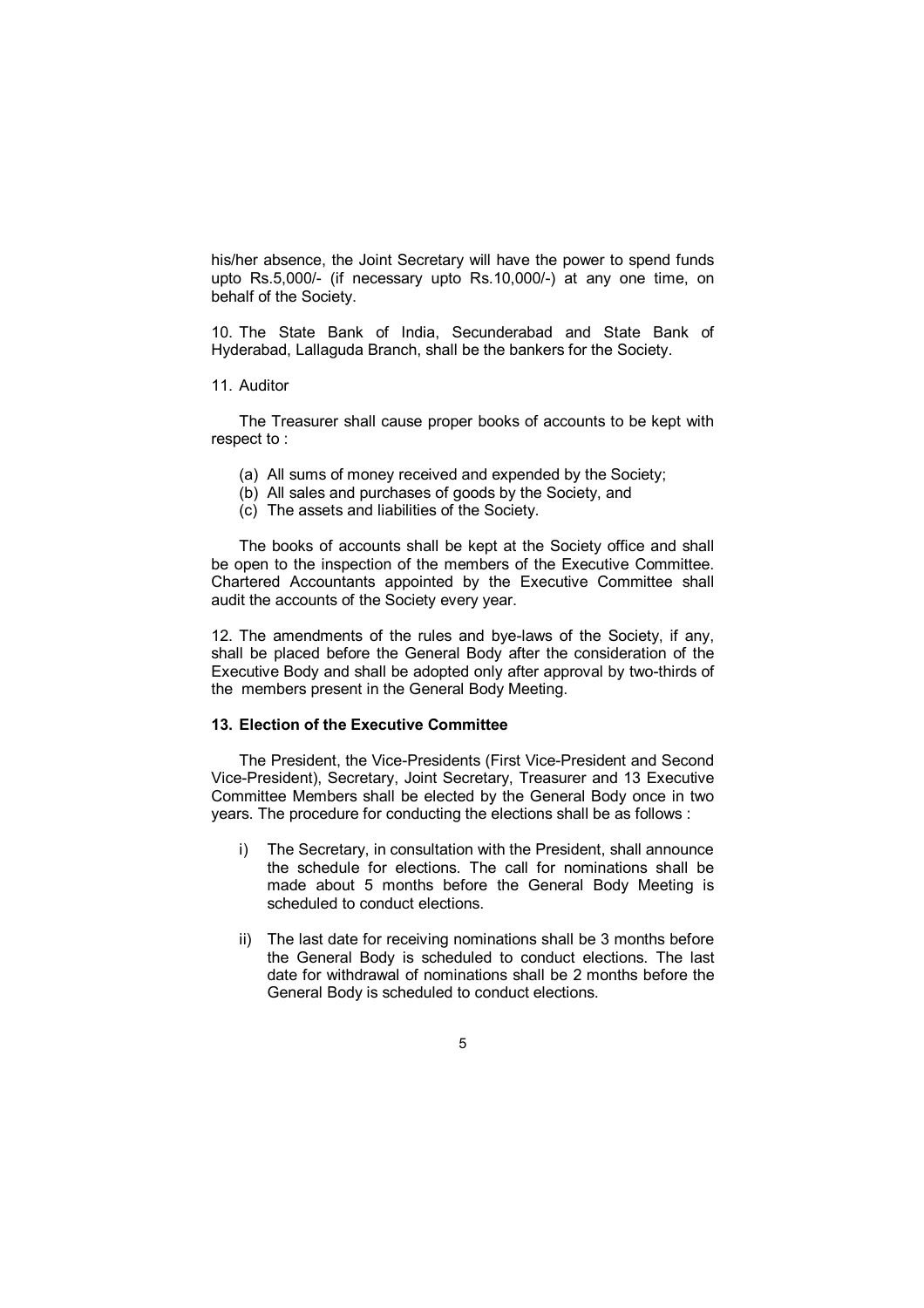- iii) The nomination forms bearing the name of the nominee and the post being nominated for, duly proposed and seconded by eligible members of the Society along with the consent letter of the nominee indicating his/her willingness to accept the office, if elected, shall be received by the Secretary.
- iv) Any ordinary or life member of the Society is eligible to contest for the election, to propose or second a nomination. However, for being nominated as well as to propose/second, the member should have been on the rolls of the Society at least for three years prior to the year of election and should have no arrears of subscription including that for the current year.
- v) No member of the Society is eligible to file nomination for more than one post in the Executive Committee or to propose or to second more than one nominee for the same post.
- vi) Scrutiny of the nominations shall be done by the Secretary in consultation with the Executive Committee.
- vii) Election, if necessary, shall be conducted during the General Body Meeting.
- viii) The President of the General Body Meeting shall conduct the election during the General Body Meeting.
- ix) Election shall be by secret ballot. All members (Life or Ordinary) present at the General Body Meeting shall be entitled to vote, provided that the member is on rolls for at least one year and has no arrears of subscription including that for the current year.
- x) The President shall declare the results of the election at the General Body Meeting.

14. If any member of the Society shall wilfully disobey rules or orders of the Society or shall commit wilful breach of order at any of the meetings or having unwittingly committed, shall persist in any disobedience or breach of order after being admonished by the President, or works against the interests of the Society or if, for any other reason, it shall appear to the Society that the member should not continue as a member, he/she shall be liable to be removed from the membership of the Society. Whenever there shall appear cause as aforesaid for disqualification/